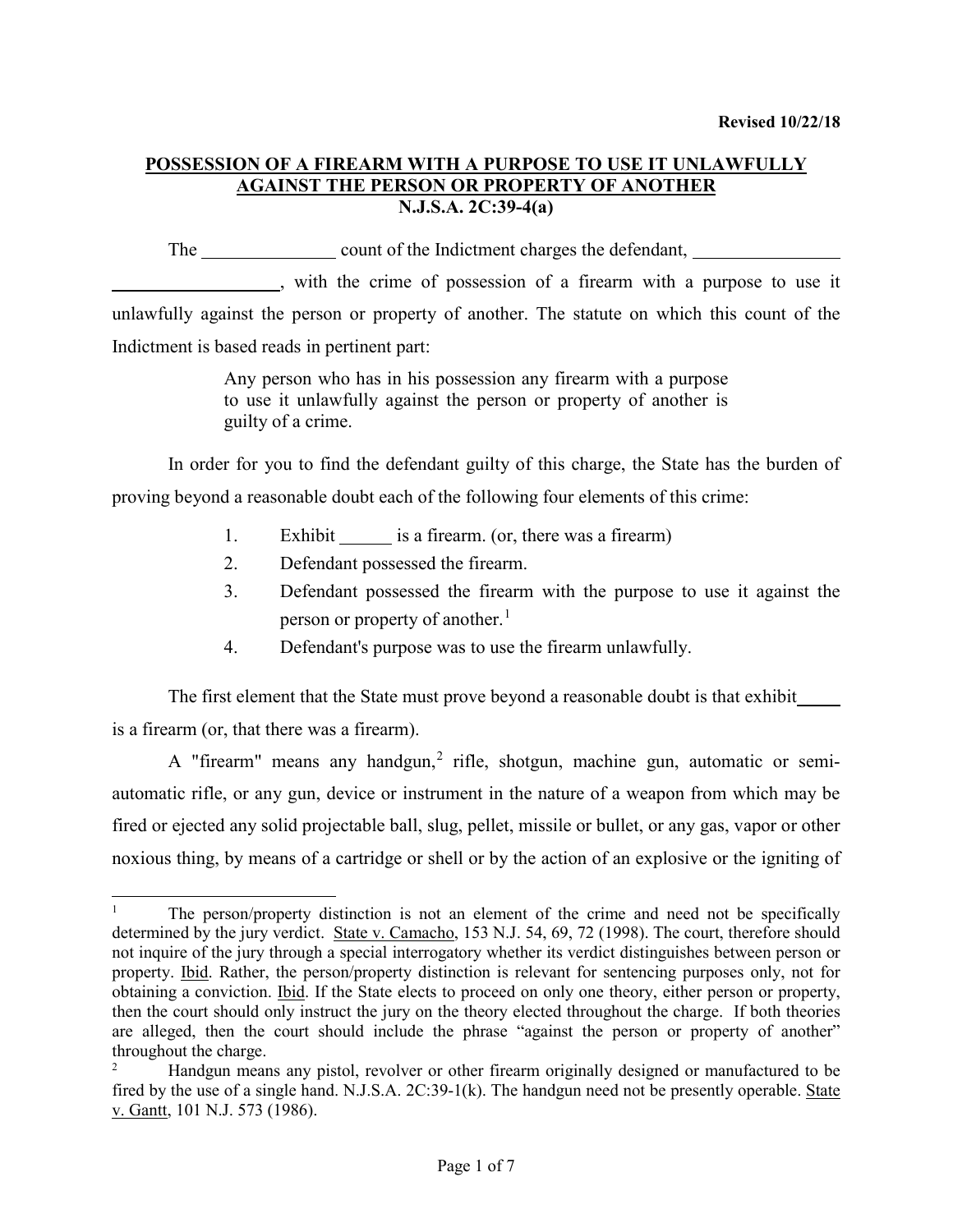flammable or explosive substances. It shall also include, without limitation, any firearm which is in the nature of an air gun, spring gun or pistol or other weapon of a similar nature in which the propelling force is a spring, elastic band, carbon dioxide, compressed or other gas or vapor, air or compressed air, or is ignited by compressed air, and ejecting a bullet or missile smaller than three-eighths of an inch in diameter, with sufficient force to injure a person.

The second element that the State must prove beyond a reasonable doubt is that defendant possessed the firearm.

To "possess" an item under the law, one must have a knowing, intentional control of that item accompanied by a knowledge of its character. So, a person who possesses an item such as **IDENTIFY RELEVANT ITEM(S))** must know or be aware that he/she possesses it, and he/she must know what it is that he/she possesses or controls (that it is \_\_\_\_\_\_\_\_\_\_\_\_\_\_\_\_\_\_). [**WHERE APPLICABLE, charge:**] Possession cannot merely be a passing control, fleeting or uncertain in its nature. In other words, to "possess" an item, one must knowingly procure or receive an item or be aware of his/her control thereof for a sufficient period of time to have been able to relinquish his/her control if he/she chose to do so.

The State must prove beyond a reasonable doubt that a possessor acted knowingly in possessing the item. A person acts knowingly with respect to the nature of his/her conduct or the attendant circumstances if he/she is aware that his/her conduct is of that nature, or that such circumstances exist, or he/she is aware of the high probability of their existence. A person acts knowingly as to a result of his/her conduct if he/she is aware that it is practically certain that the conduct will cause such a result. Knowing, with knowledge, or equivalent terms have the same meaning.

Knowledge is a condition of the mind. It cannot be seen. It can only be determined by inferences from conduct, words or acts. Therefore, it is not necessary for the State to produce witnesses to testify that a particular defendant stated, for example, that he/she acted with knowledge when he/she had control over a particular thing. It is within your power to find that proof of knowledge has been furnished beyond a reasonable doubt by inference which may arise from the nature of the acts and the surrounding circumstances.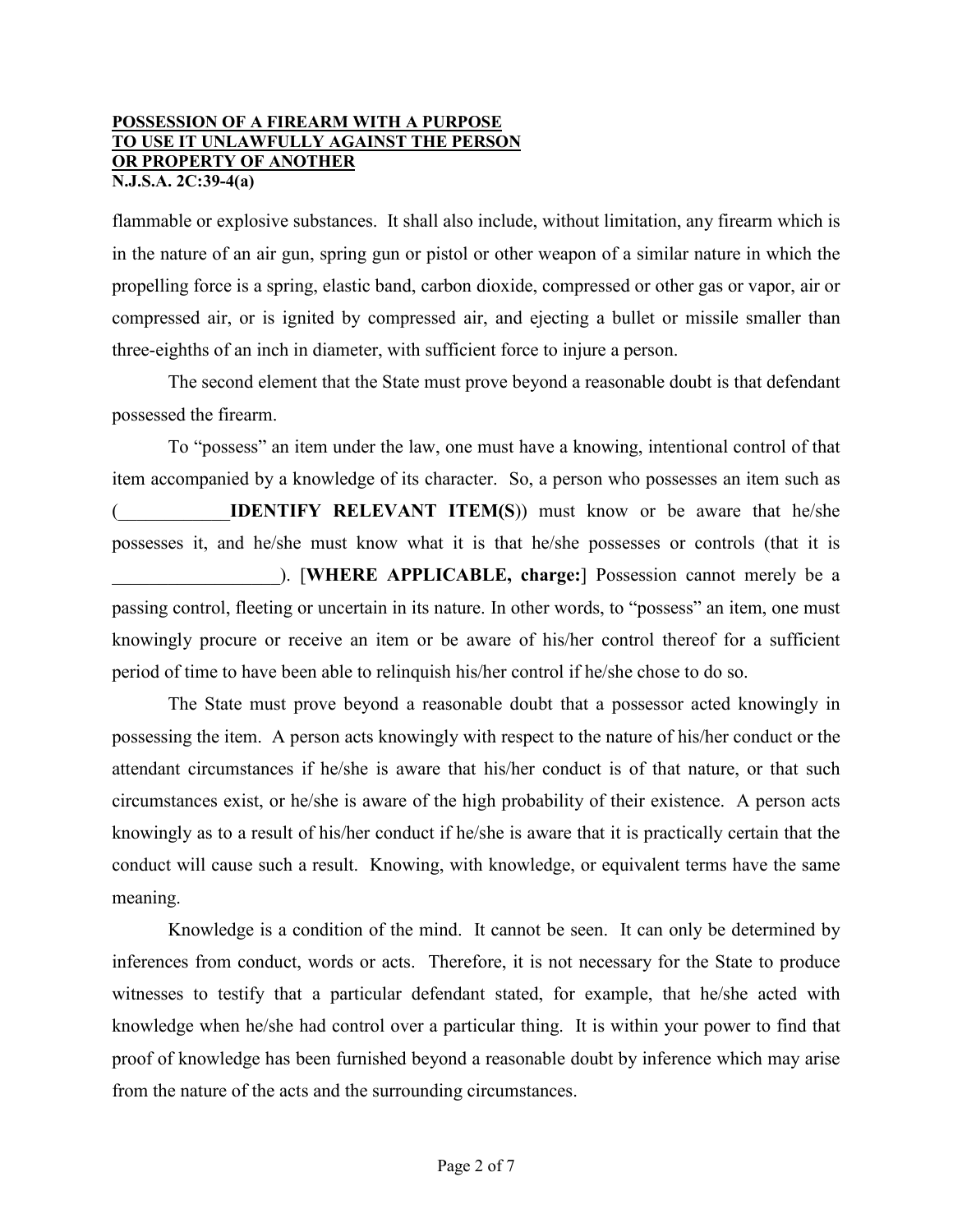A person may possess (an item) even though it was not physically on his/her person at the time of the arrest, if he/she had in fact, at some time prior to his/her arrest, had control over it.

Possession means a conscious, knowing possession, either actual or constructive.

# **[CHARGE THOSE FOLLOWING PARAGRAPHS AS THEY APPLY TO YOUR CASE]**

### **ACTUAL POSSESSION**

A person is in actual possession of an item when he/she first, knows what it is: that is, he/she has knowledge of its character, and second, knowingly has it on his/her person at a given time.

#### **CONSTRUCTIVE POSSESSION**

The law recognizes that possession may be constructive instead of actual. A person who, with knowledge of its character, knowingly has direct physical control over an item at a given time is in actual possession of it.

Constructive possession means possession in which the possessor does not physically have the item on his or her person but is aware that the item is present and is able to and has the intention to exercise control over it. So, someone who has knowledge of the character of an item and knowingly has both the power and the intention at a given time to exercise control over it, either directly or through another person or persons, is then in constructive possession of that item.

### **[MERE PRESENCE – Read if Appropriate[3\]](#page-2-0)**

<span id="page-2-0"></span>Defendant's mere presence at or near a place where [contraband] is/are discovered is not in itself, without more, proof beyond a reasonable doubt that defendant was in constructive possession of [that contraband]. It is, however, a circumstance to be considered with the other evidence in determining whether the State has proven possession of the [contraband] beyond a reasonable doubt.

Where defendant is one of the persons found in the area where [contraband] is/are discovered, you may not conclude, without more, that the State has proven beyond a reasonable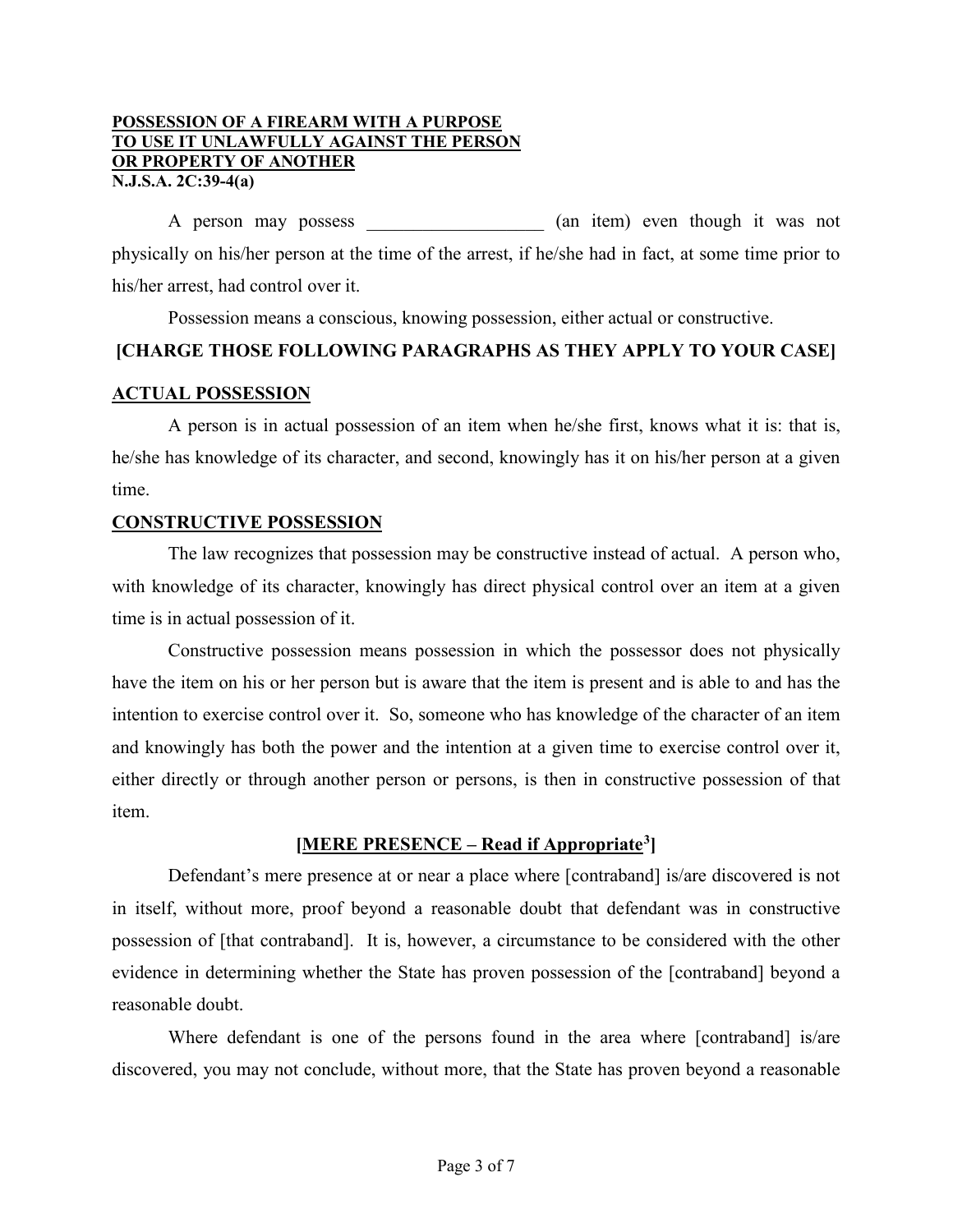doubt that he/she had possession of the [contraband] unless there are other circumstance(s) tending to permit such an inference to be drawn.<sup>[4](#page-3-0)</sup> Such evidence can include, but is not limited to [choose as appropriate]: placement and accessibility of the [contraband]; defendant's access to and connection with the place where the [contraband] was/were found; his/her proximity to the place where the [contraband] was/were found; his/her demeanor when confronted by police after the [contraband] was/were found; whether defendant made any inculpatory statements after the [contraband] was/were found; whether defendant possessed other [contraband] on his/her person or property when the [contraband] was/were found; [any other evidence deemed part of the totality of circumstances].<sup>[5](#page-3-1)</sup>

In summary, the State must prove more than defendant's mere presence at the time that the [contraband] was/were found. There must be other circumstance(s) tying defendant to the [contraband] in order for the State to prove constructive possession beyond a reasonable doubt.<sup>[6](#page-3-2)</sup>

## **JOINT POSSESSION**

Possession may be sole or joint. If one person alone has actual or constructive possession of an item, possession is sole. If two or more persons share actual or constructive knowing possession of an item, possession is joint.

The third element that the State must prove beyond a reasonable doubt is that defendant's purpose in possessing the firearm was to use it against the person or property of another. Purpose is a condition of the mind which cannot be seen and can only be determined by inferences from conduct, words or acts.

In determining the defendant's purpose in possessing the firearm, you may consider that a person acts purposely with respect to the nature of his/her conduct or a result of his/her conduct

 <sup>3</sup> <sup>3</sup> State v. Randolph, 228 N.J. 566, 590-93 (2017).

<span id="page-3-0"></span><sup>4</sup> State v. Jackson, 326 N.J. Super. 276, 280 (App. Div. 1999); See State v. Brown, 80 N.J. 587, 593 (1979) and State v. Sapp, 71 N.J. 476 (1976), rev'g on dissent 144 N.J. Super. 455, 460 (1975).

<span id="page-3-1"></span><sup>5</sup> State v. Randolph, 228 N.J. at 590-93, citing State v. Palacio, 111 N.J. 543, 549-54 (1988) and State v. Shipp, 216 N.J. Super. 662, 664-66 (App. Div. 1987). See Palacio, Shipp, and State v. Montesano, 298 N.J. Super. 597, 615 (App. Div. 1997), certif. denied 150 N.J. 27 (1997), for circumstances more specifically related to presence in or near an automobile in which drugs are found.

<span id="page-3-2"></span><sup>6</sup> State v. Whyte, 265 N.J. Super. 518, 523 (App. Div. 1992), aff'd o.b. 133 N.J. 481 (1993); Jackson, 326 N.J. Super. at 280.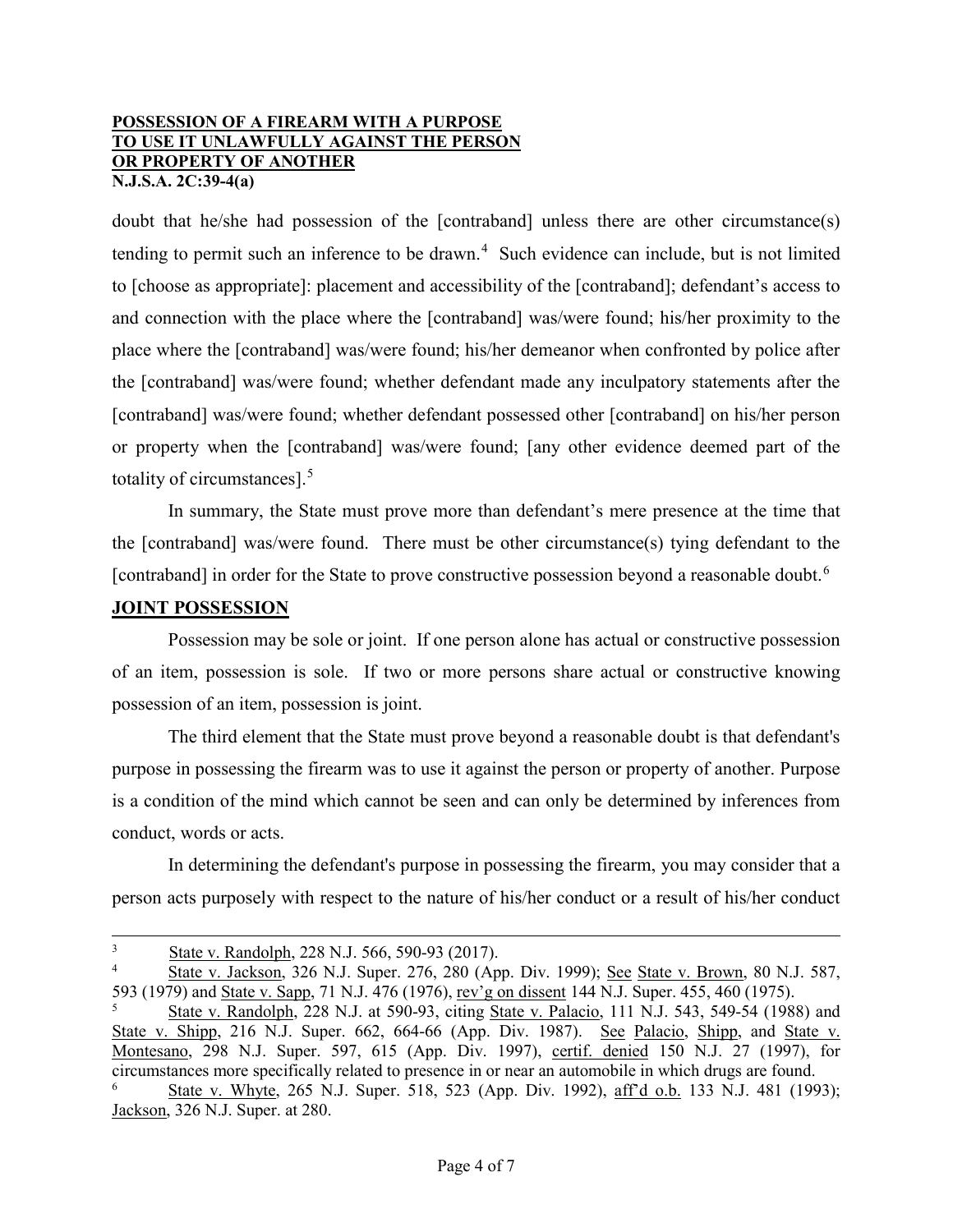if it is the person's conscious object to engage in conduct of that nature or to cause such a result. That is, a person acts purposely if he/she means to act in a certain way or to cause a certain result. A person acts purposely with respect to attendant circumstances if the person is aware of the existence of such circumstances or believes or hopes that they exist.

The defendant's purpose or conscious objective to use the firearm against another person or the property of another may be found to exist at any time he/she is in possession of the object and need not have been the defendant's original intent in possessing the object.<sup>[7](#page-4-0)</sup>

The fourth element that the State must prove beyond a reasonable doubt is that the defendant had a purpose to use the firearm in a manner that was prohibited by law. I have already defined purpose for you. This element requires that you find that the State has proven beyond a reasonable doubt that the defendant possessed a firearm with the conscious objective, design or specific intent to use it against the person or property of another in an unlawful manner as charged in the indictment, and not for some other purpose.

In this case, the State contends that the defendant's unlawful purpose in possessing the firearm was

# **(Describe the unlawful purpose of defendant's possession of the weapon)[8](#page-4-1)**

You must not rely upon your own notions of the unlawfulness of some other undescribed purpose of the defendant; rather, you must consider whether the State has proven the specific unlawful purpose charged.<sup>[9](#page-4-2)</sup> The unlawful purpose alleged by the State may be inferred from all that was said or done and from all of the surrounding circumstances of this case.<sup>10</sup> However, the State need not prove that defendant accomplished his/her unlawful purpose of using the firearm [or, if appropriate, specifically define the elements of the crime defendant allegedly intended to

<span id="page-4-0"></span>See, State v. Daniels, 231 N.J. Super. 555 (App. Div. 1989); State v. Harmon, 104 N.J. 189 (1986). Indeed, the State is not required to prove defendant's original purpose in possessing the firearm. State v. Diaz, 144 N.J. 628, 636 (1996); State v. Petties, 139 N.J. 310, 316 (1995). See State v. Villar, 150 N.J. 503, 512 (1997).

<span id="page-4-1"></span> $\frac{8}{9}$  State v. Petties, 139 N.J. at 316. See State v. Villar, 150 N.J. at 511.

<span id="page-4-2"></span> $\frac{9}{2}$  State v. Jenkins, 234 N.J. Super. 311, 316 (App. Div. 1989). See State v. Villar, 150 N.J. at 511.

<span id="page-4-3"></span>State v. Petties, 139 N.J. at 316; State v. Diaz, 144 N.J. at 636.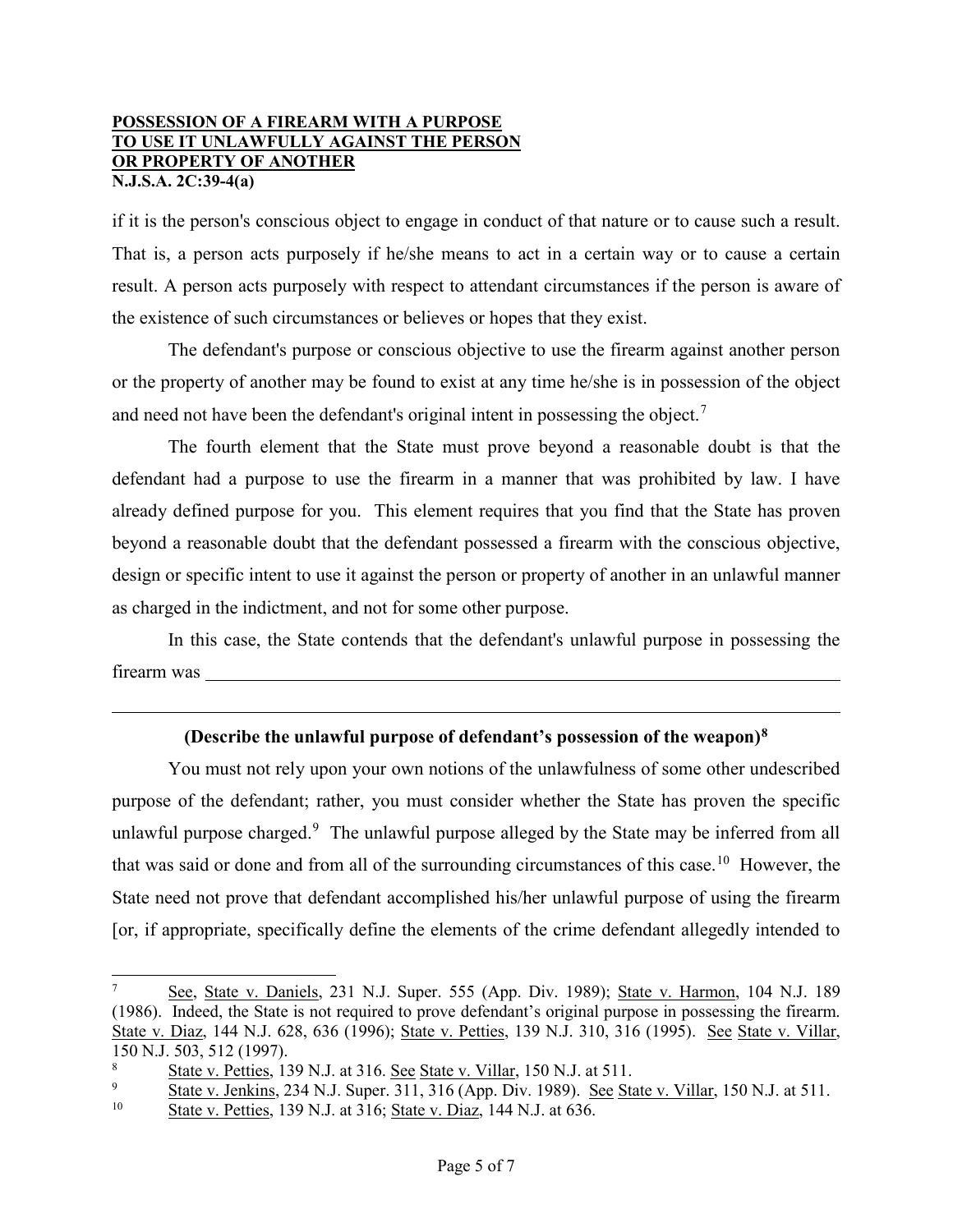commit with the firearm].<sup>[11](#page-5-0)</sup>

 $\mathcal{L}$  , we have the set of  $\mathcal{L}$ 

**[Charge if applicable:]** The defense on the other hand contends that

#### **[If the defendant raises the issue of protective purpose, charge the following paragraphs]**

I have already told you that the State must prove beyond a reasonable doubt that defendant had an unlawful purpose at the time in question. If you find that the defendant had a lawful purpose, for example, to use the firearm to protect himself/herself or another against the use of unlawful force, or to protect his/her property, or if you have a reasonable doubt as to the defendant's purpose, then the State has failed to carry its burden of proof on this element beyond a reasonable doubt. $^{12}$  $^{12}$  $^{12}$ 

I instruct you that for purposes of this offense, if defendant honestly believed that he/she needed to use a firearm to protect (himself/herself/another/property), the law does not require that this belief be reasonable. In other words, if defendant had an honest though unreasonable belief that he/she needed to use the weapon to protect (himself/herself/another), this negates the purposeful mental state required for this offense.

#### **[Choose appropriate]**

Later on in the charge, I will instruct you on the concept of self-defense/defense of another as it applies to the offense(s) of \_\_\_\_\_\_\_\_. The concept of self-defense/defense of another as it applies to those offenses is different than that of protective purpose that applies to this count of the indictment. When applied to that/those offense(s), self-defense requires defendant to have both an honest AND a reasonable belief in the need to use force.

### **OR**

Earlier in the charge, I instructed you on the concept of self-defense as it applies to the offense(s) of \_\_\_\_\_\_\_\_\_\_\_\_\_\_\_\_\_. The concept of self-defense/defense of another as it applies to that/those offense(s) is different than that of protective purpose that applies to this count of the indictment. When applied to that/those offense(s), self-defense requires a defendant

<span id="page-5-1"></span><span id="page-5-0"></span> $\frac{11}{12}$  State v. Mello, 297 N.J. Super. 452, 464-67 (App. Div. 1997).

State v. Harmon, 104 N.J. at 189.